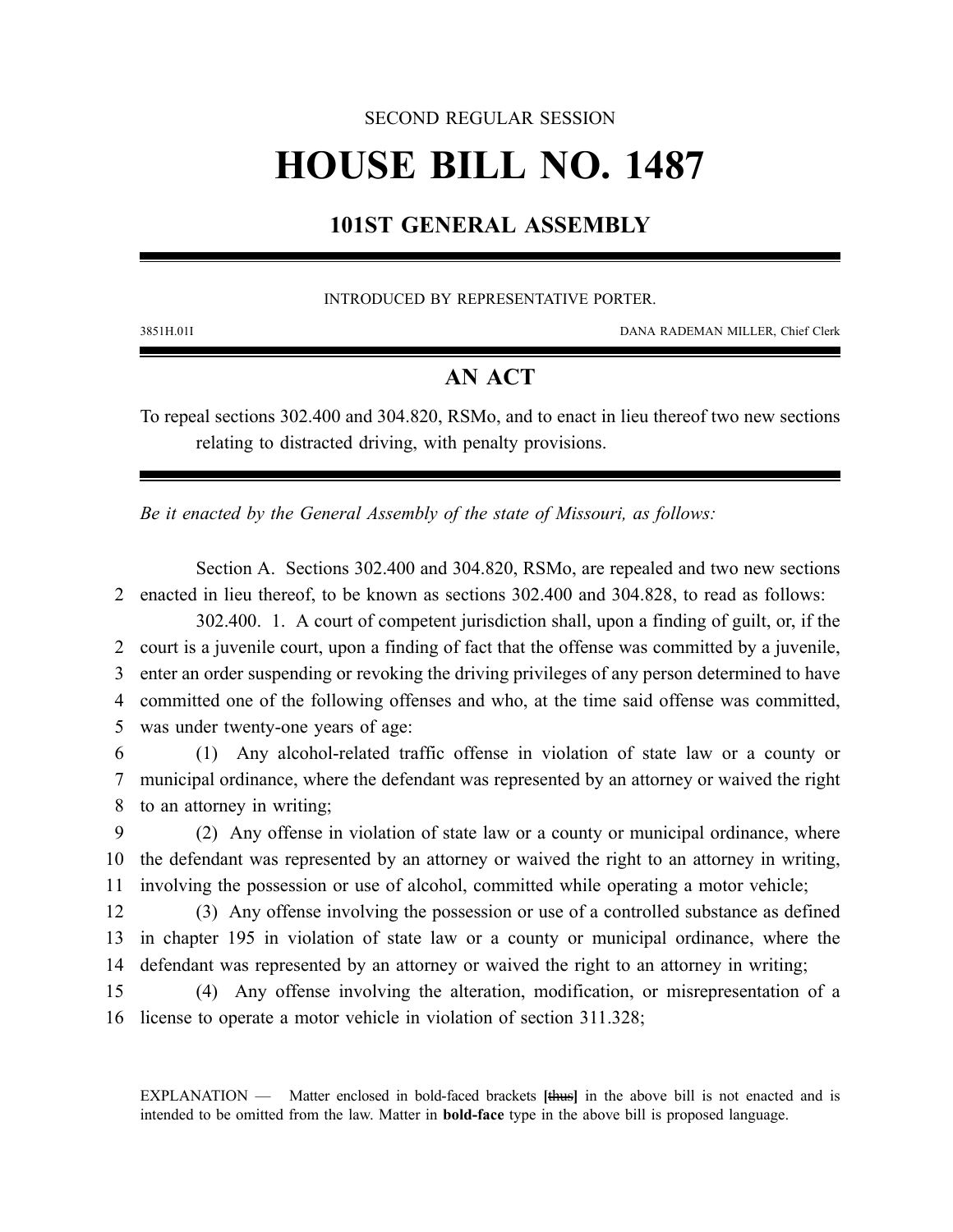(5) Any subsequent offense in violation of state law or a county or municipal ordinance, where the defendant was represented by, or waived in writing the right to, an attorney, involving the possession or use of alcohol; except that a determination of guilt or its equivalent shall have been made for the first offense and both offenses shall have been committed by the person when the person was under eighteen years of age**;**

 **(6) Any offense involving distracted driving while operating a vehicle in violation of section 304.828**.

 2. A court of competent jurisdiction shall, upon a finding of guilt, or, if the court is a juvenile court, upon a finding of fact that the offense was committed by a juvenile, enter an order suspending or revoking the driving privileges of any person determined to have committed a violation of section 311.325 and who, at the time said violation was committed, was more than fifteen years of age and under twenty-one years of age.

 3. The court shall require the person against whom a court has entered an order suspending or revoking driving privileges under subsections 1 and 2 of this section to surrender any license to operate a motor vehicle, temporary instruction permit, intermediate driver's license, or any other driving privilege then held by such person.

 4. The court, if other than a juvenile court, shall forward to the director of revenue the order of suspension or revocation of driving privileges and any licenses, temporary instruction permits, intermediate driver's licenses, or any other driving privilege acquired under subsection 3 of this section.

 5. (1) Notwithstanding chapter 211 to the contrary, the court, if a juvenile court, shall forward to the director of revenue the order of suspension or revocation of driving privileges and any licenses, temporary instruction permits, intermediate driver's licenses, or any other driving privilege acquired under subsection 3 of this section for any person sixteen years of age or older.

 (2) Notwithstanding chapter 211 to the contrary, the court, if a juvenile court, shall hold the order of suspension or revocation of driving privileges for any person less than sixteen years of age until thirty days before the person's sixteenth birthday, at which time the juvenile court shall forward to the director of revenue the order of suspension or revocation of driving privileges.

 6. The period of suspension for a first offense under subsection 1 of this section shall be ninety days. Any second or subsequent offense under subsection 1 of this section shall result in revocation of the offender's driving privileges for one year. The period of suspension for a first offense under subsection 2 of this section shall be thirty days. The period of suspension for a second offense under subsection 2 of this section shall be ninety days. Any third or subsequent offense under subsection 2 of this section shall result in revocation of the offender's driving privileges for one year.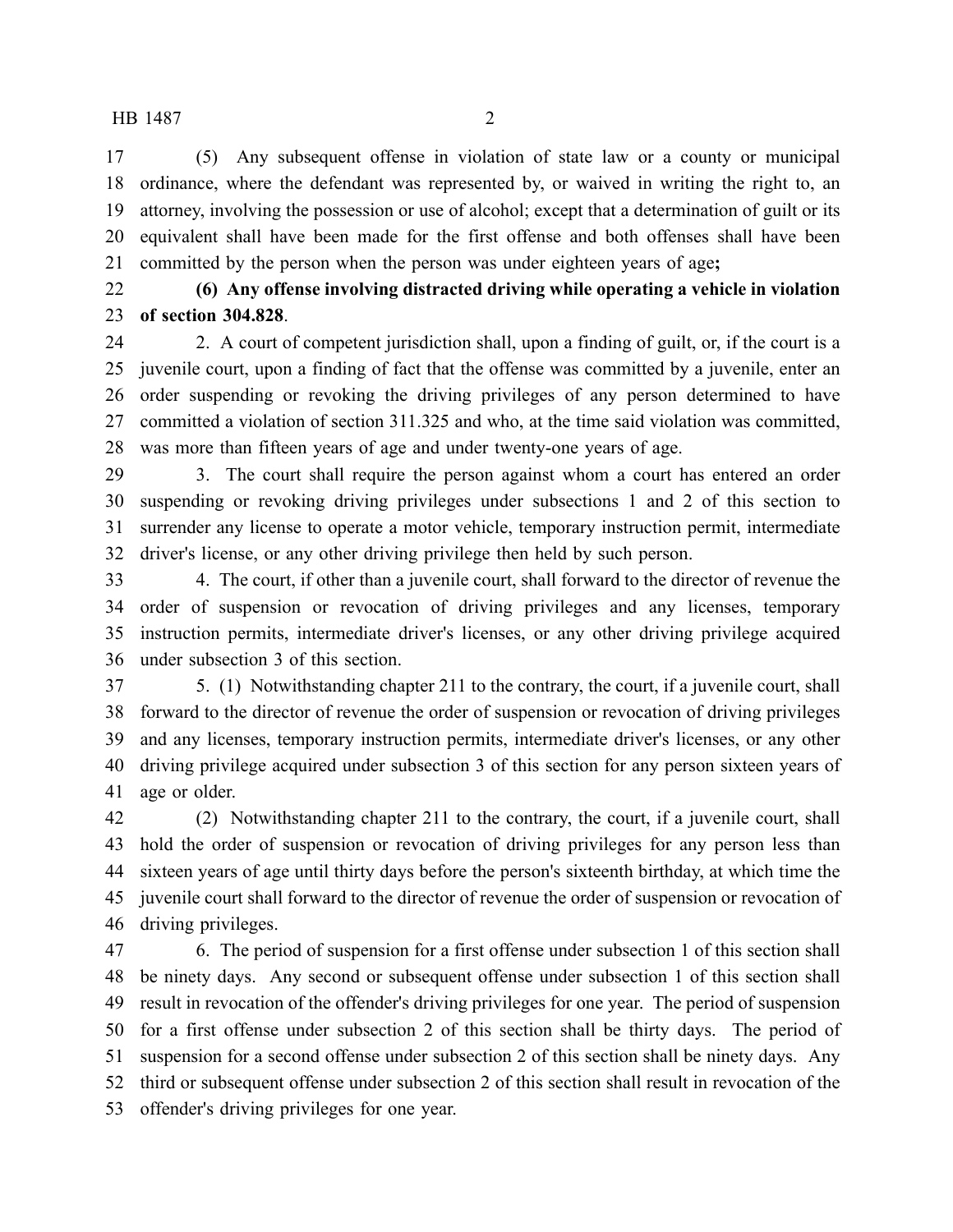**304.828. 1. As used in this section, the following terms mean:**

 **(1) "Electronic message", a digital communication that is designed or intended to be transmitted between physical devices and includes, but is not limited to, electronic mail, text message, instant message, messaging within a software application, social media posts or reactions, video call or message, or a command or request to access an internet site;**

 **(2) "Electronic wireless communications device", a cellular telephone; portable telephone; text-messaging device; personal digital assistant; stand-alone computer including, but not limited to, a tablet, laptop or notebook computer; global positioning system receiver; device capable of displaying a video, movie, broadcast television image, or visual image; or any substantially similar portable wireless device that is used to initiate or receive communication, information, images, or data. Such term does not include a radio; citizens band radio; citizens band radio hybrid; commercial two-way radio communication device or its functional equivalent; subscription-based emergency communication device; prescribed medical device; amateur or ham radio device; or in-vehicle security, navigation, communications, or remote diagnostics system;**

 **(3) "Operating", physically driving or operating a motor vehicle on a roadway, including operation while temporarily stationary because of traffic, a traffic light or stop sign, or otherwise. A person is not operating a motor vehicle for purposes of this section when the vehicle has pulled to the side of or off a roadway and has stopped in a location where it can safely remain stationary;**

 **(4) "Roadway", any public thoroughfare for vehicles including, but not limited to, interstates, highways, state roads, county roads, public streets, avenues, boulevards, parkways, or alleys in any municipality;**

 **(5) "Stand-alone electronic device", a portable device other than an electronic wireless communications device that stores audio or video data files to be retrieved on demand by a user including, but not limited to, video games;**

 **(6) "Voice-operated", "hands-free feature", or "hands-free function", a feature or function that allows a person to use an electronic wireless communications device without the use of either hand, except to activate, deactivate, or initiate the feature or function.**

 **2. Except as otherwise provided in this section, a person commits the offense of distracted driving if he or she:**

 **(1) Operates a noncommercial motor vehicle or commercial motor vehicle, as such terms are defined in section 302.700, upon the roadways of this state while using an electronic wireless communications device to send, read, view, or write an electronic message unless such electronic message can be accomplished by touching a single button**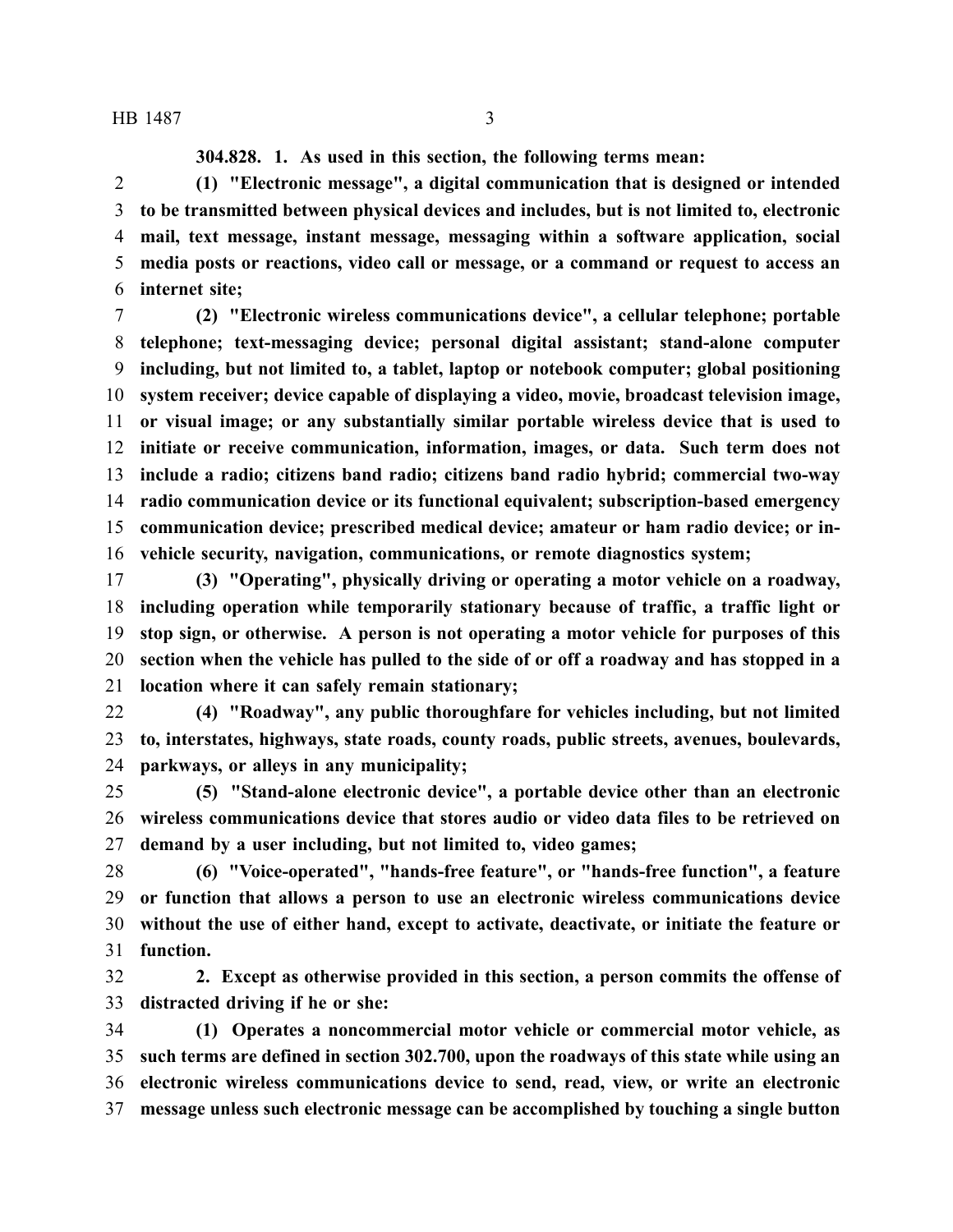**while the driver remains seated and is properly restrained by a seat belt. This prohibition includes, but is not limited to, reading, composing, viewing, or posting any electronic message; initiating, receiving, or conducting a conversation through video; or manually typing data into any electronic wireless communications device;**

 **(2) Operates a noncommercial motor vehicle or commercial motor vehicle, as such terms are defined in section 302.700, upon any roadway in this state while using an electronic wireless communications device or stand-alone electronic device to view videos, movies, images or broadcasting content, social media posts, play games, or operate and interact with any applications or software on an electronic wireless communications device. For operators of noncommercial motor vehicles, this prohibition shall not apply to applications or software related to the navigation of the motor vehicle;**

 **(3) Operates a commercial motor vehicle, as such term is defined in section 302.700, upon any roadway in this state while using a hand-held electronic wireless communications device or stand-alone electronic device; or**

 **(4) Operates a school bus, as defined in section 302.700, upon any roadway in this state while using an electronic wireless communications device or stand-alone electronic device for any reason, unless the device is being used in a similar manner as a two-way radio to allow live communication between the driver and school officials or public safety officials.**

 **3. A person less than twenty-one years of age, or with an instruction permit or intermediate license regardless of age, commits the offense of distracted driving if he or she uses an electronic wireless communications device or stand-alone electronic device for any reason while driving, unless the device is being used for navigation assistance or to contact emergency services and the driver remains seated and is properly restrained by a seat belt. This subsection shall not preclude a driver using an electronic wireless communications device in hands-free or voice-activated mode or the use of either hand to activate, deactivate, or initiate a function of the electronic wireless communications device.**

**4. This section does not apply to:**

**(1) An authorized emergency vehicle as defined in section 304.022;**

 **(2) A law enforcement officer or operator of an emergency vehicle while performing his or her official duties;**

 **(3) A driver using an electronic wireless communications device when the vehicle is stopped and the driver has the motor vehicle transmission in neutral or park;**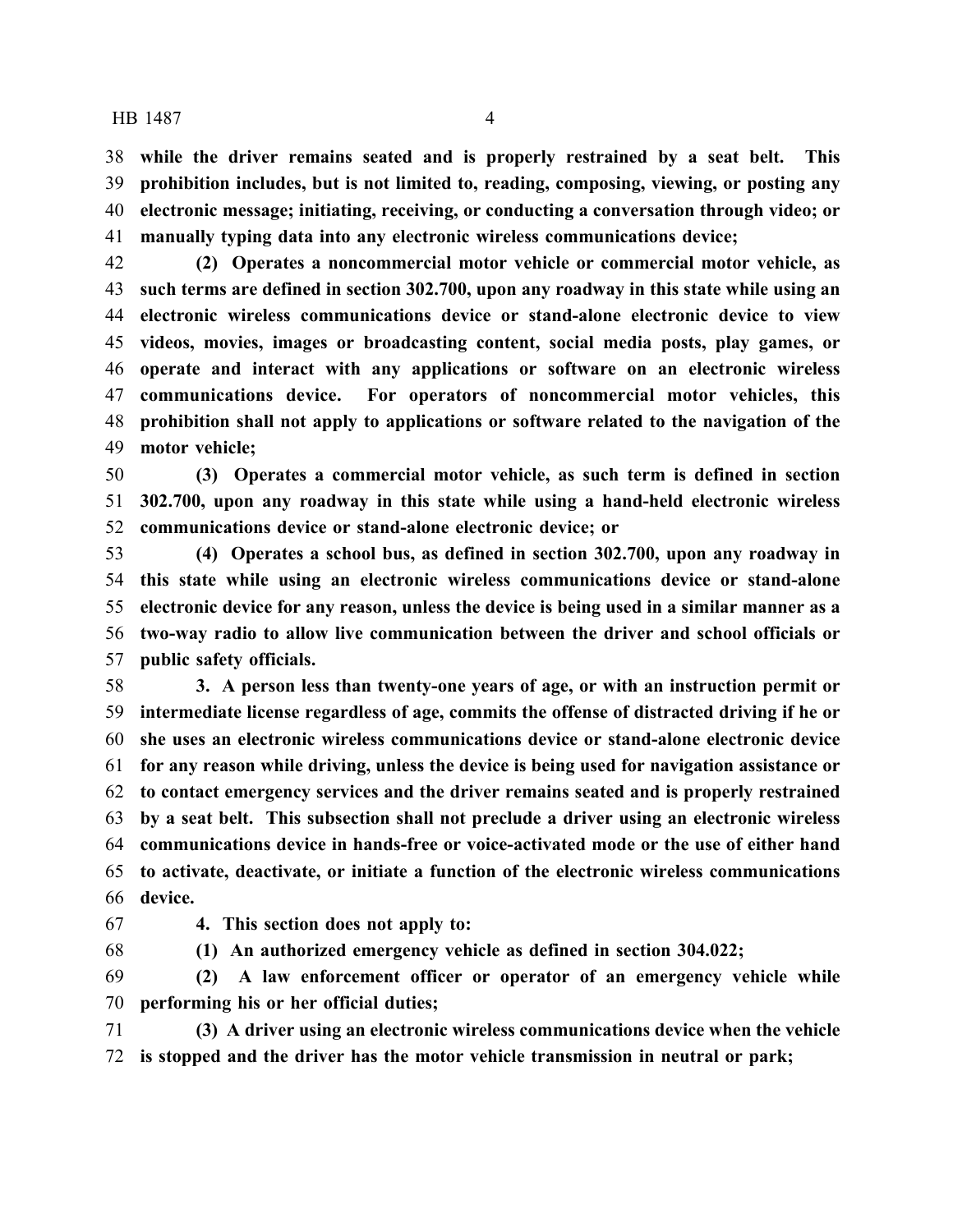**(4) A motor vehicle that is responding to another motor vehicle's request for roadside assistance upon the highways of this state when such response is conducted in the course and scope of a commercial activity;**

 **(5) A motor vehicle while using a hand-held electronic wireless communications device to:**

**(a) Contact emergency services; or**

 **(b) Relay information between a transit or for-hire motor vehicle operator and that operator's dispatcher when the device is affixed to the motor vehicle.**

 **5. The state preempts the field of regulating the use of hand-held electronic wireless communications devices by the operators of motor vehicles, and the provisions of this section shall supersede any local laws, ordinances, orders, rules, or regulations enacted by a county, municipality, or other political subdivision to regulate the use of hand-held electronic wireless communications devices by the operator of a motor vehicle.**

 **6. Beginning January 1, 2024, a violation of this section by any person who commits the offense of distracted driving shall be deemed an infraction and shall be deemed a moving violation for purposes of point assessment under section 302.302. The initial point value is as follows:**

 **(1) For the first conviction with no previous conviction of and no plea of no contest accepted to a charge of violating this section within the previous twenty-four months, as measured from the dates any previous convictions were obtained or pleas of no contest were accepted to the date the current conviction is obtained or plea of no contest is accepted, a fine of not more than fifty dollars and four points assessed under section 302.302;**

 **(2) For a second conviction within a twenty-four-month period of time, as measured from the dates any previous convictions were obtained or pleas of no contest were accepted to the date the current conviction is obtained or plea of no contest is accepted, a fine of not more than one hundred dollars and six points assessed under section 302.302;**

 **(3) For a third or subsequent conviction within a twenty-four-month period of time, as measured from the dates any previous convictions were obtained or pleas of no contest were accepted to the date the current conviction is obtained or plea of no contest is accepted, a fine of not more than two hundred fifty dollars and eight points assessed under section 302.302 and, at the court's discretion, suspension of the offender's driver's license for a period of not more than thirty days;**

 **(4) For any convictions that occur within a work zone, as defined in section 304.580, when highway workers as defined in section 304.580 are present or in an area**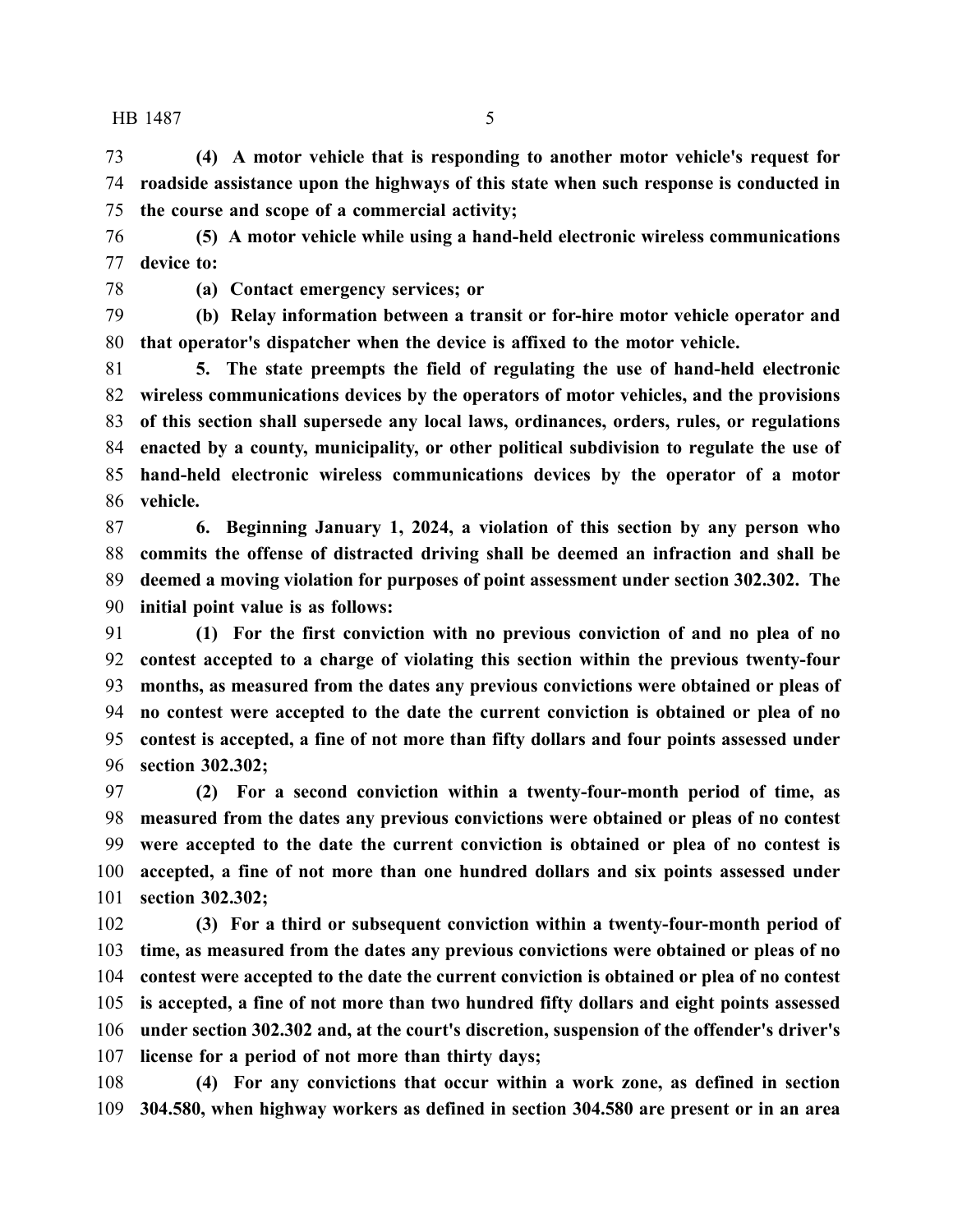**designated as a school zone and marked in any way to alert a reasonably prudent driver**

 **to the presence of such school zone, a fine of not more than five hundred dollars and two additional points assessed under section 302.302;**

 **(5) For any convictions where any person violates any law or ordinance pertaining to speed when the speed exceeds the lawful limit by ten miles per hour or more and the person also commits the offense of driving distracted as defined in this section, the fine shall be doubled and two additional points assessed under section 302.302.**

 **7. Beginning January 1, 2024, any person convicted of violating this section who causes physical damage to property in excess of five thousand dollars as the proximate result of committing a violation of this section is guilty of a class C misdemeanor.**

 **8. Beginning January 1, 2024, any person convicted of violating this section who causes serious physical harm to another person as the proximate result of committing a violation of this section is guilty of a class A misdemeanor.**

 **9. Beginning January 1, 2024, any person convicted of violating this section who causes the death of another person as the proximate result of committing a violation of this section is guilty of class D felony.**

 **10. A peace officer who stops a motor vehicle for a violation of this section shall inform the motor vehicle operator of his or her right to decline a search of his or her electronic wireless communications device or stand-alone electronic device, and the peace officer shall not:**

**(1) Access the device without a warrant; or**

 **(2) Confiscate the device while awaiting issuance of a warrant to access such device.**

 **The provisions in this subsection shall be subject to the reporting requirements under section 590.650.**

 **11. Notwithstanding provisions of this section to the contrary, a peace officer who stops a motor vehicle for a violation of this section shall not issue a citation for such offense before January 2, 2024, and may issue only a warning prior to such date.**

**[**304.820. 1. Except as otherwise provided in this section, no person twenty-one years of age or younger operating a moving motor vehicle upon 3 the highways of this state shall, by means of a hand-held electronic wireless<br>4 communications device, send, read, or write a text message or electronic communications device, send, read, or write a text message or electronic message.<br>6  $\frac{2}{3}$ 

2. Except as otherwise provided in this section, no person shall operate a commercial motor vehicle while using a hand-held mobile telephone.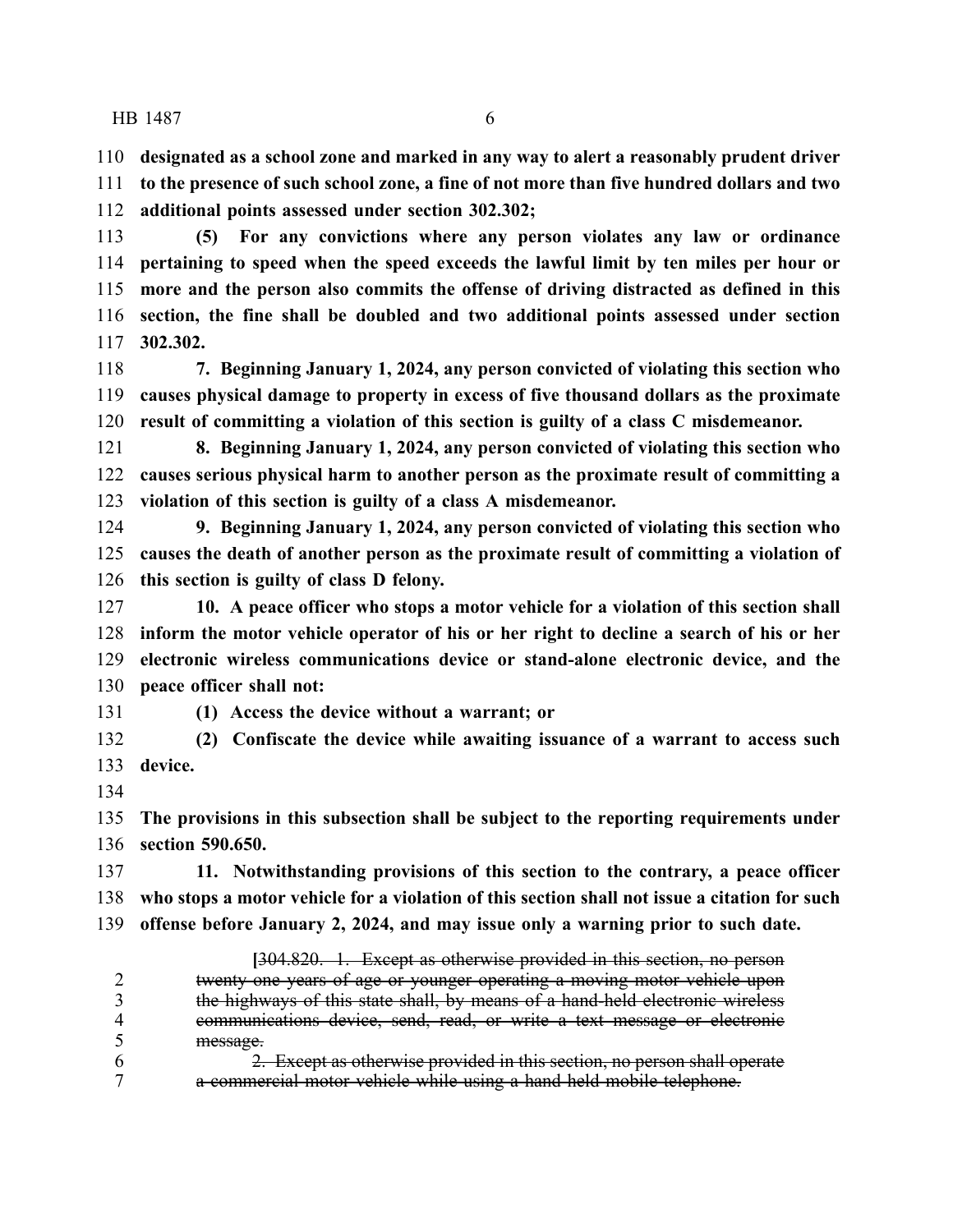3. Except as otherwise provided in this section, no person shall operate a commercial motor vehicle while using a wireless communications device to 10 send, read, or write a text message or electronic message. 11 4. The provisions of subsection 1 through subsection 3 of this section 12 shall not apply to a person operating:

(1) An authorized emergency vehicle; or

 (2) A moving motor vehicle while using a hand-held electronic wireless communications device to:

(a) Report illegal activity;

(b) Summon medical or other emergency help;

(c) Prevent injury to a person or property; or

 (d) Relay information between a transit or for-hire operator and that 20 operator's dispatcher, in which the device is permanently affixed to the vehicle.

 5. Nothing in this section shall be construed or interpreted as prohibiting a person from making or taking part in a telephone call, by means of a hand-held electronic wireless communications device, while operating a noncommercial motor vehicle upon the highways of this state.

 6. As used in this section, "electronic message" means a self-contained 26 **piece of digital communication that is designed or intended to be transmitted**<br>27 **between hand held electronic wireless communication devices. "Electronic** between hand-held electronic wireless communication devices. "Electronic 28 message" includes, but is not limited to, electronic mail, a text message, an<br>29 metant message, or a command or request to access an internet site. instant message, or a command or request to access an internet site.

 7. As used in this section, "hand-held electronic wireless communications device" includes any hand-held cellular phone, palm pilot, blackberry, or other mobile electronic device used to communicate verbally or by text or electronic messaging, but shall not apply to any device that is permanently embedded into the architecture and design of the motor vehicle.

 8. As used in this section, "making or taking part in a telephone call" means listening to or engaging in verbal communication through a hand-held electronic wireless communication device.

 9. As used in this section, "send, read, or write a text message or electronic message" means using a hand-held electronic wireless 40 telecommunications device to manually communicate with any person by **using an electronic message. Sending, reading, or writing a text message or** 42 electronic message does not include reading, selecting, or entering a phone<br>43 mumber or name into a hand-held electronic wireless communications device number or name into a hand-held electronic wireless communications device **for the purpose of making a telephone call.** 

 10. A violation of this section shall be deemed an infraction and shall be deemed a moving violation for purposes of point assessment under section 302.302.

48 11. The state preempts the field of regulating the use of hand-held electronic wireless communications devices in motor vehicles, and the provisions of this section shall supercede any local laws, ordinances, orders, rules, or regulations enacted by a county, municipality, or other political subdivision to regulate the use of hand-held electronic wireless communication devices by the operator of a motor vehicle.

12. The provisions of this section shall not apply to:

(1) The operator of a vehicle that is lawfully parked or stopped;